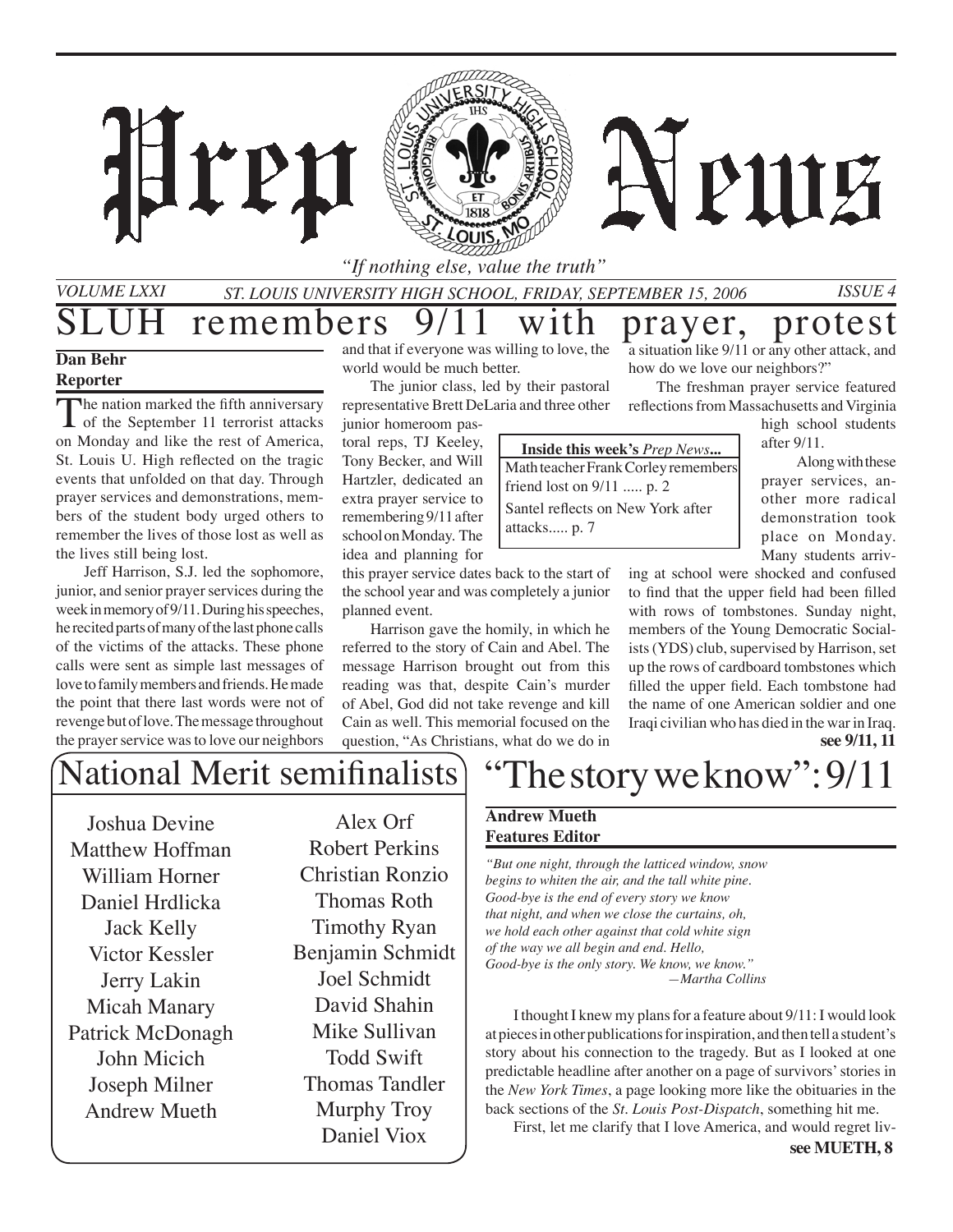## **News** September 15, 2006

## orth Central readies to study mixers, menu

### **Jim Santel News Editor**

Most Jr. Bills who attended Student<br>Council's (STUCO) Back-to-School mixer on Aug. 25 noticed that the traditional DJ had been replaced with a laptop. However, most students probably weren't aware that this change was brought about in part by St. Louis U. High's North Central self-study. For that matter, most SLUH students aren't aware of the school's selfstudy itself, or of the effects it has on the school.

While most of the study's findings aren't visible to students now, it is preparing to commence investigations that could bring changes to several prominent aspects of student life at SLUH, including mixers, in-class presentations, and the cafeteria menu. In order to identify its areas of study, SLUH's team employed several research methods, most notably a survey administered to current seniors in November (see Vol. 70,

#### **Sean Kickham Features Editor**

Math teacher Frank Corley remem-bered "the smell of the concrete dust was still hanging in the air. ... It just burned your nose," when traveling to New York City two and a half weeks after the 9/11 attacks in 2001. He went to support his friend Paul MacDonald, whose brother had gone missing after the attacks.

Corley attended the funeral of Joe Mac-Donald, a victim of the 9/11 attacks, this past Monday, Sept. 11.

MacDonald was the eldest brother of Corley's best friend, Paul MacDonald. Joe MacDonald worked for Cantor Fitzgerald in the north tower of the World Trade Center. On Sept. 11, 2001, MacDonald had decided to go to work instead of golfing with his cousin, who also worked for Cantor Fitzgerald.

Around 9 a.m. Eastern Time, the Mac-Donalds' younger sister Nancy heard on the news that a plane had flown into one of the World Trade Center towers. She then drove over to MacDonald's house to watch the news with his wife Denise. Together they watched as the towers crumbled.

After seeing the south tower fall, "Denise

Issue 10).

"(The self-study) will be more visible and meaningful (to students) in May," English teacher and Steering Committee chairman Chuck Hussung said. "The process so far has been about laying plans."

The music at the Back-to-School mixer was the first visible result of the study's work. STUCO moderator Brock Kesterson led the study's assessment of mixers at SLUH.

Kesterson said his committee's examination of mixers went "hand-in-hand" with STUCO's own internal evaluation. STUCO, said Kesterson, solicits opinions from students, administrators, and faculty alike in its review of the mixers, while the self-study's approach involved "more direct input from faculty."

Kesterson related how he had to continually tell hired DJs about the school's expectations for mixer music that would be played at mixers. With help from band director Bryan Mueller, STUCO switched to a laptop-based

## orley attends 9/11 memorial in New York

just fell apart, just screaming and crying," Corley said. "She just fell to the floor. And, of course, when the north tower fell, here's this woman literally watching her husband die on TV."

That night, not yet knowing of the MacDonalds' horrible news, Corley called Paul because he thought Paul might know someone that worked in the buildings. "I said something like, 'Paul, were any of your family members in the building?' And he said, 'Joe works for Cantor Fitzgerald. Joe's in the building."

The following Monday, Corley learned that no one had heard from MacDonald. The 43-year-old was dead.

"When you watch stuff like that, and you're in a city far away from New York or Los Angeles where everything happens, you're just watching a television show," said Corley. "It might just as well be a movie. It might as well be someone landing on the moon that they're faking. You don't really connect to it."

"And then when I found out Joe was killed, for me it stopped being a television show, obviously. It became something real and personal. But the other thing that hapsystem in time for this August's mixer. Aside from cutting STUCO expenditure, it allowed Kesterson to hold SLUH students, not DJs, accountable for the music played.

"I'm able to put my trust in our guys to (manage the music)," Kesterson said.

The findings of the Oral Presentation committee will likely be the next to have an effect on students. History teacher and committee co-chair Tim O'Neil said that the November student survey, along with the committee's own survey of the faculty, "tended to show that (public speaking) was an area we could improve upon."

**see NORTH CENT, 10** The committee has since developed a standardized grading rubric that outlines "the elements teachers should look for (in a student's oral presentation) regardless of the subject," said O'Neil. He added that the committee hopes that "having more uniformity" in the school's method of grading oral presentations will clarify expectations for

pened was for so many people the whole September 11th thing is this whole international event … but for me it became a much smaller story. It became the story of this one family that I know that got caught up in some big international tragedy, but really and truly, it's just this one woman and these two daughters who no longer have a husband and a father."

"This was a good guy," Corley said. "If you showed up somewhere and Joe was there, automatically it was going to be okay. Joe made sure you would get along with everybody. ... Joe would never say anything to you that was negative. He wasn't a sarcastic man. He wasn't insulting. ... Any human interaction he had always left the person he was with feeling better about themselves."

Corley went to New York City about two and a half weeks after the attacks to attend memorials. Two things stood out in his memory.

**see CORLEY, 11** Among all the candles and flowers and posters people had made with pictures of missing loved ones, Corley noticed a sign someone created. "It (said something like), 'We are all looking for our friends, and what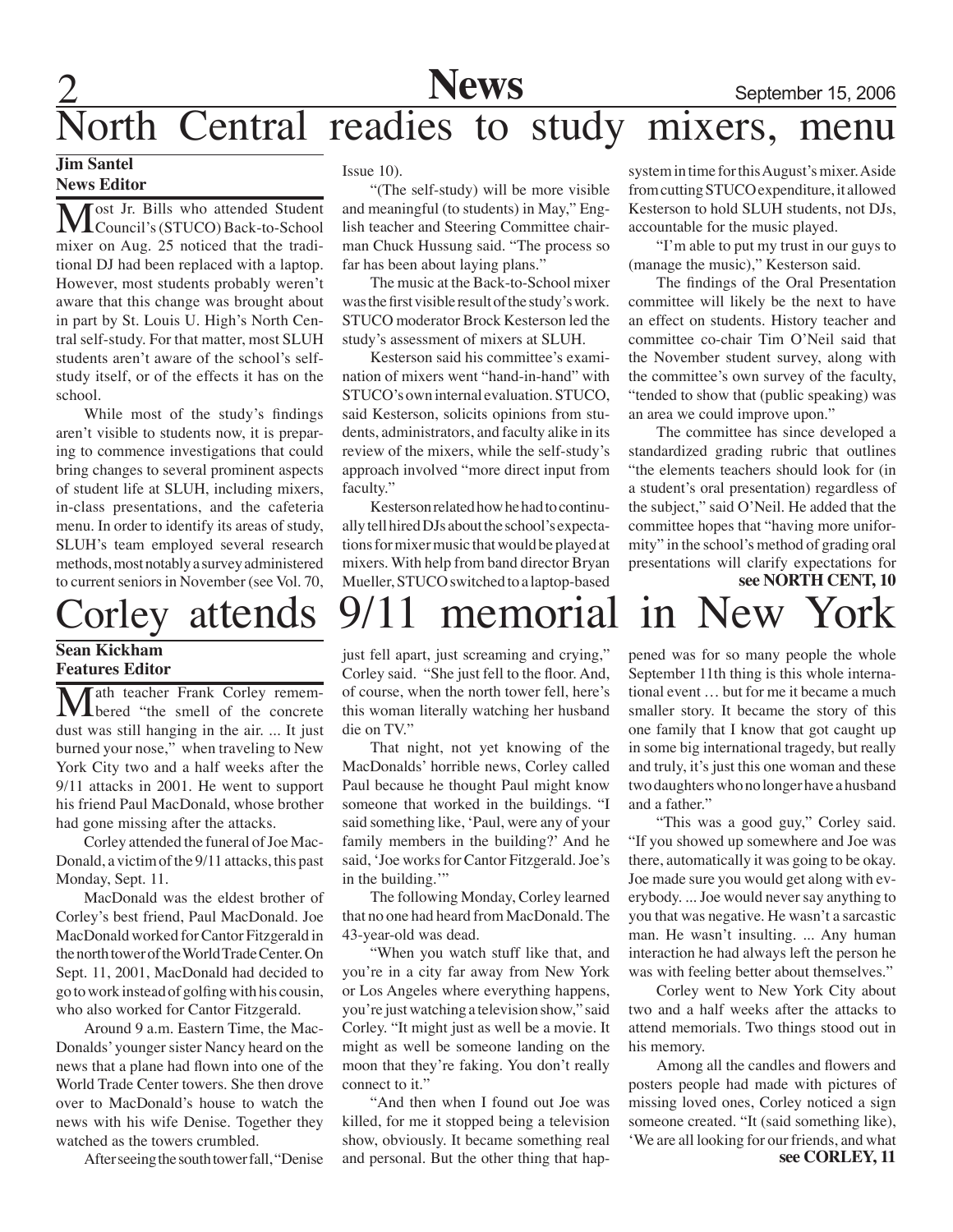## September 15, 2006  $\overline{3}$ **Opinion** LETTERS TO THE EDITORS Readers respond to 9/11 gravestone display *Tracy '07 Linneman '07*

#### To the Editors:

On Monday, Sept. 11, I walked out to the upper field at Activity Period for the STUCO vs. Prep News bashball game. I was struck silent for a second when I saw the innumerable white cardboard tombstones blanketing the upper field. I at first thought, "This is great that someone thought to memorialize the people who died five years ago in the 9/11 attacks."

Boy, was I sure wrong. The gravestones actually turned out to be an anti-war demonstration, with each tombstone pairing the names of an American service member and an Iraqi civilian who have died since the start of combat operations in Iraq. On the outside wall of the band room a banner read "How many more must die for revenge?" When I contemplated all the things in front of me, I felt sick and enraged.

Monday was Sept. 11, the five year commemoration of the terrorist attacks that claimed the lives of nearly 3,000 people. We remember with solemn hearts that defenseless civilians were attacked by a religiously perverse group of 19 men in the most barbaric way. Civilized people were wantonly slaughtered by the forces of hatred, religious intolerance, and ignorance. Most importantly, we remember that on this day a group of Americans were martyred when they made a stand against their hijackers and stood up for all human

To the Editors:

How much more distasteful can the Young Democratic Socialists at SLUH get? Why would they choose Sept. 11 to protest the war on terror? And why was such a disrespectful and inappropriate demonstration permitted, when a moment of silence wasn't even observed at the times of the crashes? Such protests are undoubtedly offensive to many, especially the families of the victims of 9/11 and our military.

Monday was a solemn day of remembrance for all the innocent victims and those "everyday heroes" who rushed into the World Trade Centers and Pentagon. It should have been a day of national pride, patriotism, and healing—we were ALL victims of terrorism. And we must ALL work together and remain vigilant for our safety and security, and we must ALL come together to confront and change the ideologies of hate and destruction that threaten our freedom and the civilized

## **see TRACY, 4** To the Editors:

I would like to take this opportunity to comment on an event that occurred on SLUH's campus this week. On Monday, Sept. 11, there was set up a massive amount of model graves on which were written the names of many Iraqi citizens as well as American soldiers that have died in our nation's war. The display, though met with satisfaction by some students and teachers, upset many in the school that day.

Take note that this letter is not a political statement. I question neither the opinion on the war of the people responsible for those signs nor their right to voice their opinion of protest. But what I do question is the timing. I don't feel that it was appropriate or respectful to choose that day, considering its meaning to the people of this country and the other parts of the world, to make a point. If the same display was set up Tuesday the twelfth or Friday the eighth, you wouldn't

To the Editors:

This letter is written on behalf of the Young Democratic Socialists in regard to the cemetery display on Sept. 11 of this year. I have heard both praise and criticism of this demonstration and I seek to articulate our intentions.

We sought to honor the victims of  $9/11/2001$  and the victims of the war in Iraq. The honor to those who died as a result of the war in Iraq is apparent in the humbling image of a cemetery that contains the multitude of American soldiers and Iraqi civilians. The honor to the victims of 9/11 is less apparent: we claim that the victims of 9/11/2001 are disrespected by those who use the event, in the name of political expedience, as a linking tool between the predominantly Saudi terrorists from 9/11/2001 and the Iraqi Baathist regime under Saddam Hussein.

This proposed connection can be shown with direct quotes from President George W. Bush.

On 1/28/2003 during his State of the Union address, President Bush said, "Evidence from intelligence sources, secret communications and statements by people now in custody reveal that Saddam Hussein aids and protects terrorists, including members of Al Oaeda."

But in 2003 President Bush also said, "Prior to Sept. 11, **see LINNEMAN, 4**

## *Wagner '07 Keeley '08 Indelicato '07*

#### To the Editors:

I am absolutely appalled by the "political statement"which took place throughout the school day on the upper field. The tragedies that occurred on Sept. 11 rocked our nation and permanently changed our American way of life. Thousands of innocent lives were lost and many ordinary people became heroes that day. As Monday marked the fifth anniversary of this horrific attack, the American people were called to live the day in remembrance, prayer, and pride in our freedom and heroes. I believe, regardless of your political beliefs, each person can appreciate the gravity and sanctity of this day to immortalize the souls of the countless lives that were lost. At least this is what I expected.

Monday morning, as I entered my first period classroom, I glanced at the upper field and viewed a mock-up of a military cemetery. Each tombstone bore the name of an American soldier or Iraqi citizen who

**see WAGNER, 4 see KEELEY, 4 see INDELICATO, 12**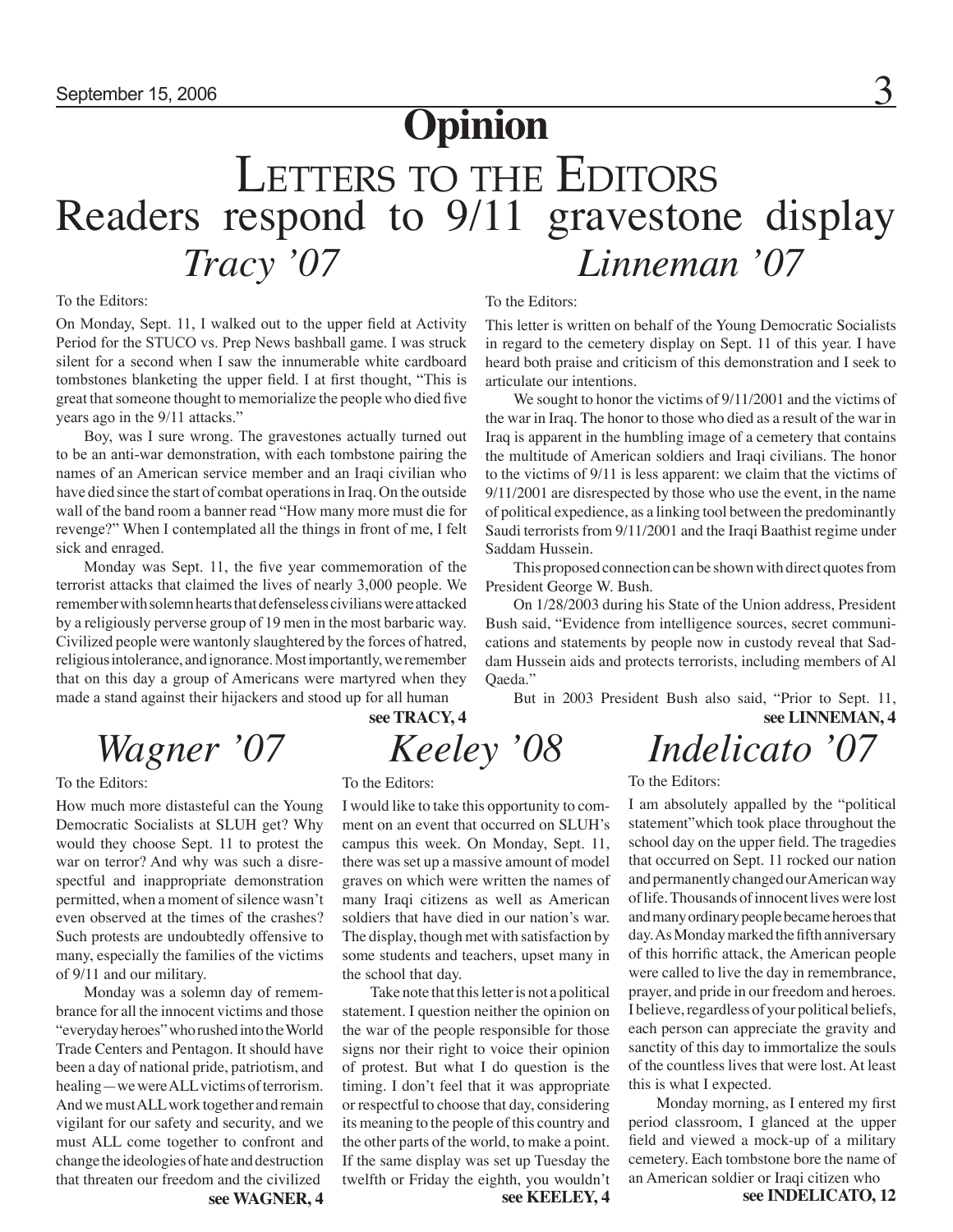### Benedick, '09, adds to 9/11 debate

#### To the Editors:

On Monday, September 11, some SLUH students put up gravestones and a banner on the upper field. These gravestones contained the names of the American soldiers and Iraqi civilians who have died in Iraq. The banner read "HOW MANY MUST DIE FOR REVENGE?"

On a day when politics should take a backseat to reverence, reflection, remembrance, and prayer, they blatantly used this day to display their political perspective. September 11 is a day when many are emotionally vulnerable and saddened when remembering the horrific event that took place five years ago and their actions are inappropriate at such time.

The soldiers whose names appeared on the gravestones died fighting for our country. As controversial as that may seem to some, it is the truth. They sacrificed their lives, a sacrifice they unfortunately had to pay. If a high school club is going to tarnish their dignity by using their names in a protest against what they fought and sacrificed their lives for, then that is heartbreaking. It is saddening to me to see fellow SLUH students doing such a disrespectful thing to these soldiers.

On the fifth anniversary of September 11, those students illustrated one of the highest forms of ignorance I have ever witnessed. These soldiers fought to protect us, risked their lives for the country we live in, and paid the ultimate price. It is only right to put politics aside and remember those who died for you and your nation, as well as those who perished in the heartless terrorist attack.

Jim Benedick, '09

### WAGNER

#### (from 3)

world.

It would do the YDS well to remember the words of U.S. Senator Barack Obama (D): "We are one people, all of us pledging allegiance to the stars and stripes, all of us defending the United States of America."

Ray Wagner, '07

### **TRACY**

(from 3)

dignity and the right to be free. The people of Flight 93 acted with uncommon courage against Satan himself with the simple words "let's roll."

Monday was the day for us to pray, reflect, and recommit to our cause of understanding, not polarize the SLUH community with a most inappropriately timed protest. Monday was supposed to be a break from politics and the usual war debate we continually take sides on and use to divide. It is disturbing to know that some members of the SLUH community would try to inject such hot politics into this reverent day.

I do not get sickened by the protest itself. I love America for the sole purpose that we can disagree and formulate understandings on issues, but maybe the protest could have been scheduled for another day. Sept 12 would have been fine.

Finally, I want to issue a challenge to the student body. Our generation faces the most grave circumstance of being a world of hate and intolerance among the descendants of Abraham. Will the SLUH community be able to produce rational men of integrity and discipline to confront the hate and blinding irrationality of religious intolerance, and thereby preserve our human civilization, one built up since the beginning of time?

"No arsenal, no weapon in the arsenals of the world is so formidable as the will and moral courage of free men and women." - Ronald Reagan.

Patrick Tracy, '07

### LINNEMAN

 $(from 3)$ 

was apparently no connection between a place like Iraq and terror."

Perhaps the major connection between 9/11/2001 and the war in Iraq is the loss of innocent life.

It is disrespectful in any situation to capitalize on the sympathy of an emotionally fragile and loyal population, but especially in the case of war. Contrastingly, YDS's actions are in the spirit of honor and respect for human life that are violated by this war in Iraq which, as Pope John Paul said, "War is always a defeat for humanity."

Zach Linneman,'07

### KEELEY

(from 3)

reading this now. I am concerned however, about the message it sends.

September 11 is a day of memorial and remembrance for all people of any nationality who lost their lives on that terrible day as a result of terrorist attacks on American soil. It is a day of respect for the victims and a celebration of their lives. In most cases, it is a celebration and appreciation for courage and heroism many encountered when facing the darkest of hours. I am disappointed in the protestors for taking this day to make a point. That is not what September 11 is about. For that one day, lines of division disappeared along with hatred and anger among the American people as they stood up united for their great nation and the people who live in it. I believe it is irresponsible and disrespectful to respond in protest and to ignore the honor of those who lost their lives.

Secondly, we have been told countless times by the administration, as well as Mr. Clark, that the students of SLUH represent SLUH during school and when school is not in session. For any visitor or passerby who might have seen the display on the front lawn, what they saw was SLUH misrepresented. Just because a certain group of people chose to engage in this questionable conduct does not mean that the remainder of the SLUH community agreed with that behavior, or should be represented as such.

Finally, I hope that in the future, members of the SLUH community will not misrepresent each other, and that they will put a national day of memorial as a priority higher than their own agenda.

TJ Keeley, '08

### Get to know your PN editors

Although this PN editor looks like he is in 6th grade, he is acutually "17 and 1/2." He has had tomatoes. Some of his greatest feats include hitting the green not once in 50 attempts on a par 3 hole, and forcing his mom to drive an extra set of keys to his car, only to realize that the doors were unlocked. He is our very own features editor Andrew Mueth.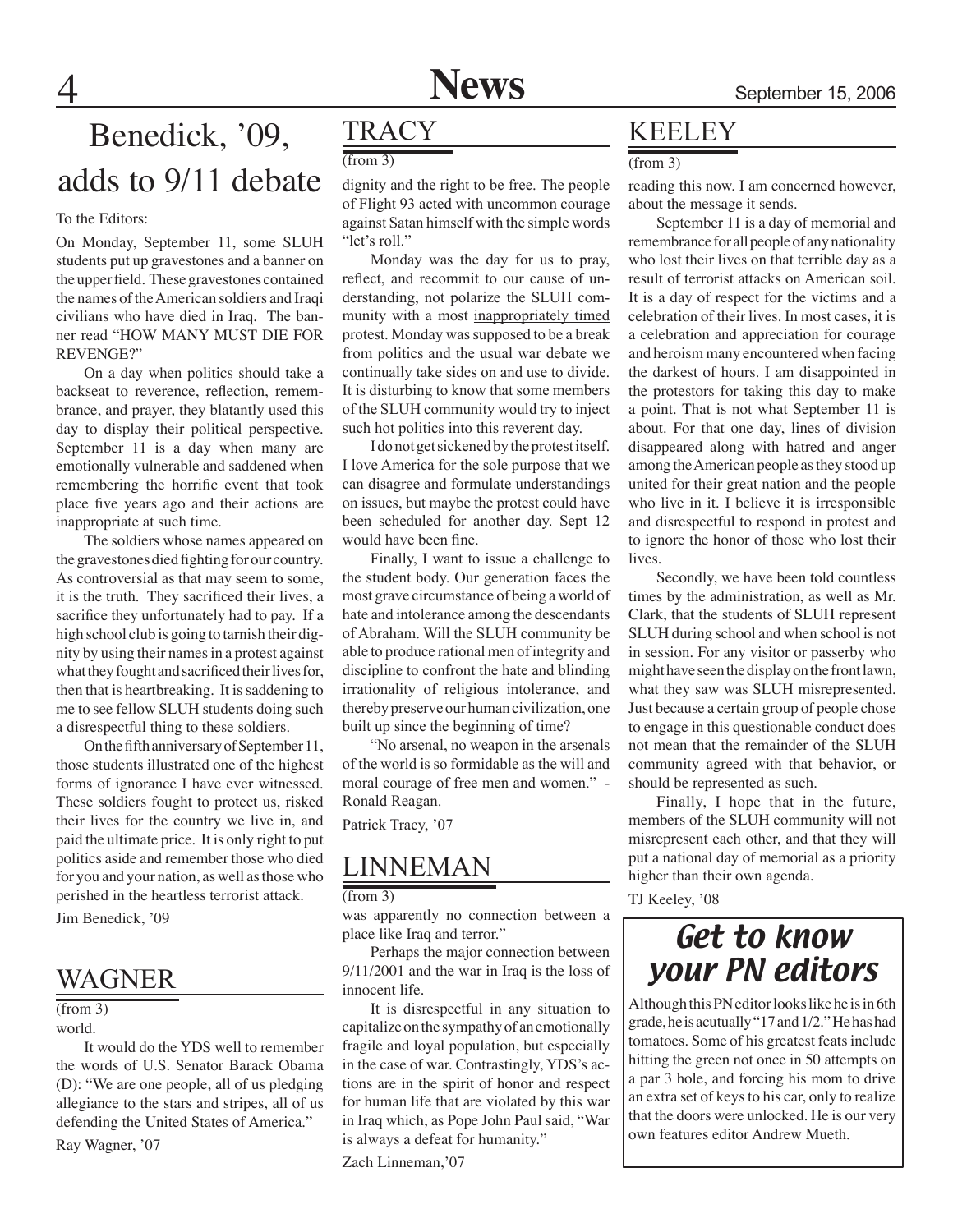## September 15, 2006 **Sports**

sity race hosted by SLUH XC takes third in first var- No. 2 ranked

### **Matt Lawder Reporter**

s runners from 46 different area teams walked onto the

Central Fields in Forest Park, a site usually only used by beerbellied softball players and amateur model airplane builders, they found instead the hundreds of tents, flags, and fencing outlining the course for the largest meet in all of Missouri this year.

Over 1,100 runners from all levels participated in the first annual Forest Park Cross Country Festival last Saturday. St. Louis U. High hosted the event, which was the first ever varsity invitational hosted by the school. Coach Ben Rosario and head coach Jim Linhares spearheaded the project, with help from other coaches, area runners, and team parents.

They had been planning the meet since

last year when McCluer North decided to stop hosting a meet that occupied the same week. Preparations finished up in the wee hours of Saturday morning as coaches with headlamps worked diligently through the night to finish setting up the course.

The finished product was awe-inspiring: a speedy 5-kilometer course looping through the beautiful contours in the exotic Central Field of Forest Park. The coaches even brought in some extra-special touches to

make the event authentic. They

PN slaughters STUCO in bashball, yet another time **see RUN FOR YOUR LIVES, 12**

### **Tom Nagel Reporter**

STUCO and *Prep News* kicked off  $\sum$  spirit week '06 on Monday by playing each other in bashball in the stadium at activity period. As expected, the infallible newspaper singlehandedly overthrew the oppression of the government, won the game, and cured cancer during one activity period.

After a brief sequence of Louie-esque shout-outs by STUCO members, the game was underway.

The defenders of truth decided, in order to be "Men for Others," to let STUCO score the first goal, a lucky shot by a STUCO player whose name doesn't matter on a net left open by Sports Editor Scott Mueller.

With STUCO up 1-0, *Prep News* kicked into action. Features Editor Sean Kickham valiantly stopped a shot by STUCO and passed it up field to fellow Features Editor Andrew Mueth, who brilliantly decided to deflect a shot off of goalkeeper Chris de-

Worstgoalie and into the hands of Charlie Landis, who shot and scored, tying the game at one.

The *Prep News* decided to keep up their rally, working the ball all around the STUCO end of the field before scoring again off a stunning shot from Drew Burkemper.

*Prep News* rose above the screams of anguish being raised from the STUCO bench, riding on a wave of Truth, Justice, and the American Way to end the oppressive rule of the unjust government.

It should be noted that *Prep News* was missing its superstar goalie, Matt Hubbard, who was offering up prayers at the ACES retreat that his team would at least let STUCO live to fight another day. Mueller stepped up and brilliantly filled Hubbard's role.

 *Prep News* went on to win, 4-2, after an unfortunate own-goal by a confused STUCO president who had forgotten that the teams had switched sides at the half.

 *Prep News* kindly gave STUCO what they asked for: a loss.

## soccer captures CBC tournament **Kevin Gier Reporter**

The second-ranked St. Louis U. High soccer team continued its winning streak this week, easily defeating DeSmet and Fort Zumwalt South (both by scores of 6-0) and grinding out a 2-1 win over Vianney.

Thursday, the Jr. Bills played the second game in the CBC Tournament against archrival DeSmet, which fielded a mostly young side that had not truly been tested. SLUH controlled the match early, yet they could not convert their scoring chances. That changed in the 12th minute when Andy Weis got a through ball from junior defender Tom Meyer and shot it at Spartan goalkeeper Scott Meyer. Scott Meyer was only able to parry it away, and Matt Leinauer picked up the rebound to put the PSGbills up 1-0.

One minute later, junior David Ziegler (winning the *PN* Man of the Match award for his second consecutive game) doubled the lead by taking a throw-in and getting a ball through traffic into the net. DeSmet, shocked to be down 2-0 in the first 15 minutes, struggled to put passes together, although they did get a good ball in to forward Will Bruin in the 22nd minute. Bruin, however, was ruled offsides.

SLUH then went up 3-0 off a Leinauer run that ended in traffic. Rather than chance a shot, the forward laid it off to his strike partner junior Chris Haffner, who easily beat Scott Meyer to put the Jr. Bills up 3-0. The team could have added to the lead via an excellent chance from sophomore Nick Maglasang just before halftime, but the ball was cleared off the goal line.

However, after the break, another goal came for SLUH—an own goal. Off of a throw-in, a DeSmet defender standing inside the six-yard box attempted to settle it back to his goalkeeper, but it instead went into the goal, putting the Romabills up 4-0. Later on, sophomore substitute Brian Schultz extended the lead to 5-0 by stealing the ball from a defender and easily beating Meyer 1-on-1,



**Matt Lawder crosses the finish line in fifth place.**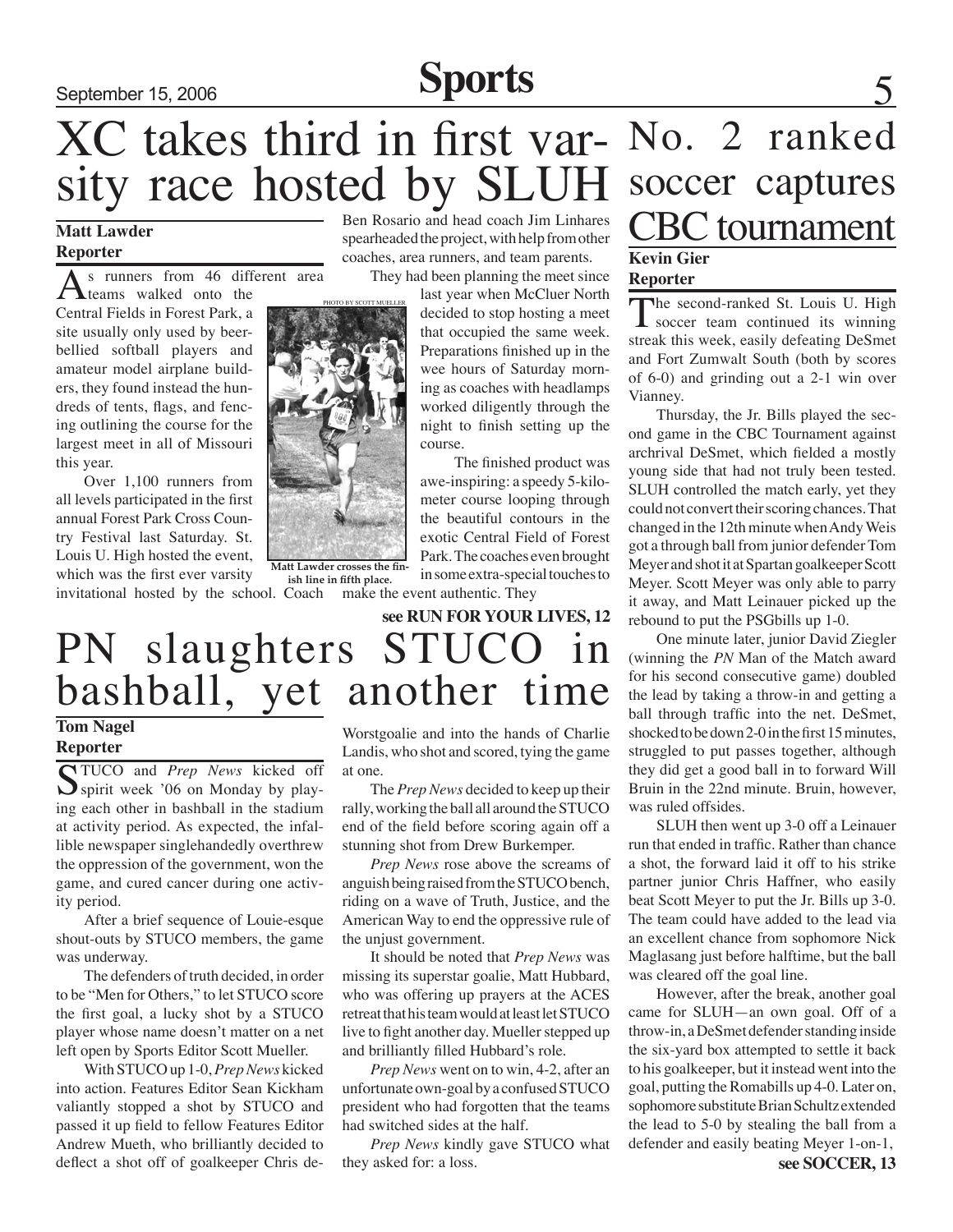## Sports September 15, 2006

# Football takes down Althoff in overtime

### **Kevin McBrearty Reporter**

The St. Louis U. High Jr. Bills defeated<br>the Althoff Crusaders last Friday in a game that went down to the wire and then some. The Jr. Bills prevailed 28-21 in overtime.

The game began in a defensive battle between the two teams, with the Jr. Bills forcing Althoff to punt the ball away in its first two offensive drives.

The Jr. Bills looked to ride the momentum created by the defense to a touchdown when they took over on offense late in the first quarter. With the ball in his hand and his eye on the goal line, sophomore running back Ronnie Wingo led the way to the end zone. On the drive, Wingo caught a 15-yard pass from quarterback Mike Quinlan and added four rushes for a total of 30 yards and a two-yard blast into the end zone for the score. Kicker Max Wheeler put the extra point through the uprights to give the Pigskinbills the lead 7-0 with 16.8 seconds left in the first quarter.

Althoff responded, awakening their offense at the start of the second quarter. Althoff broke open two big running plays

on the drive—the first one for 19 yards. Later in the drive, they struck again on a 28-yard run to the Jr. Bills' one-yard line. The Jr. Bills pushed them back though, forcing a holding penalty which brought the Crusaders back to the Jr. Bills' 11-yard line.

It didn't stop Althoff however, as they scored on the next play with an 11-yard pass to the corner of the end zone with 9:26 to play in the half. Following a made extra point, the Jr. Bills were knotted up with Althoff, 7-7.

The Jr. Bills were unable to capitalize on their next drive and were forced to punt, but following a defensive stop, they were given one last chance to score before half. With 4:04 left in the first half, the Footbills took



**Ronnie Wingo on one of his 37 carries.**

over from their own 24 yard line. Wingo started the drive on the ground, pushing up the field on nine- and ten-yard runs. Next, Quinlan moved the chains by connecting with junior wide receiver Eric Devlin on a 28-yard pass to move the Jr. Bills within striking distance. Wingo blasted his way to the one-yard line on two rushes, and Quinlan gave the Jr. Bills the lead with a quarterback draw for the last yard into the end zone with 30.3 seconds in the

half. Wheeler again put the ball between the posts to give the Jr. Bills a 14-7 lead going

## Swimming finds new rival in Parkway Central

### **Ray Kreienkamp, Jake Roeckle Reporters**

*ith the Marquette Relays on Friday* and Saturday followed by a quad meet on Wednesday, it was definitely a week of surprises.

Although the Marquette Relays showcased a new format in which 12 teams competed instead of 16, the Jr. Bills still wanted to compete at the Marquette Relays as a way to gauge their competition for the rest of the season for the St. Louis U. High swimming and diving team.

On Friday in the prelims, the Jr. Bills did what they had to do to compete for first, qualifying each of their nine relay teams into the top six places. The Junior Bills finished the day in first place by four points.

On Saturday morning, the relays began with an important event: diving. As the Jr. Bills came to compete that day, most were just hoping that the diving team would just keep the pace for the Jr. Bills. The team had barely been able to scrape up the necessary three divers, having to resort to using injured sophomore diver Mick Dell'Orco and Jim

Heafner, who had not dove in two years.

But in a week of surprises, the Jr. Bills got an even bigger one that morning. The diving team, consisting of those two and sophomore Ryan Berger, placed first out of all 12 teams. This, the team's only first place event, gave them much appreciated points and expanded their lead.

Head coach Fritz Long went out of his way to comment on the importance of their performance. "The most exciting event and the thing that helped us out the most was the diving. Our divers really stepped it up for us."

After the impressive showing on the diving boards Saturday morning, the swimmers were determined to finish the meet in similar fashion. However, things did not pan out as planned. The first couple races were tough for the team, as their competitors dropped unheard of amounts of time and, unfortunately, caused the Jr. Bills to move down a place in both of the first two events. In the third and longest event the 900 progression relay, the Jr. Bills were able to keep their spot. Determined to get some points back, the 400 medley relay, consisting of sophomore Trent Going (back), sophomore Pat Nugent (breast), Jake Roeckle (fly), and junior Tim Dale (free), dropped time and moved up a spot from fourth to third, receiving the second medal for SLUH (diving being the first).

In the second-to-last race of the day, the 300 breaststroke relay, the young team of sophomores John Heafner and Nugent, and freshman Alistair Vierod earned the Jr. Bills their third and final medal with a solid third place finish. Finally, in the last race of the day the Jr. Bills 200 medley relay team held on to fourth place scoring just the right amount of points, or so they thought.

When it came time for the trophy presentation, however, the Jr. Bills were hit with another surprise: they had tied for first with Parkway Central.

Although the tie was not exactly the same as having first place all to themselves, the Jr. Bills were happy nonetheless, having exceeded their own expectations.

The meet on Wednesday pitted the Speedobills against Parkway Central, Ft.

**see FOOTBALL, 13**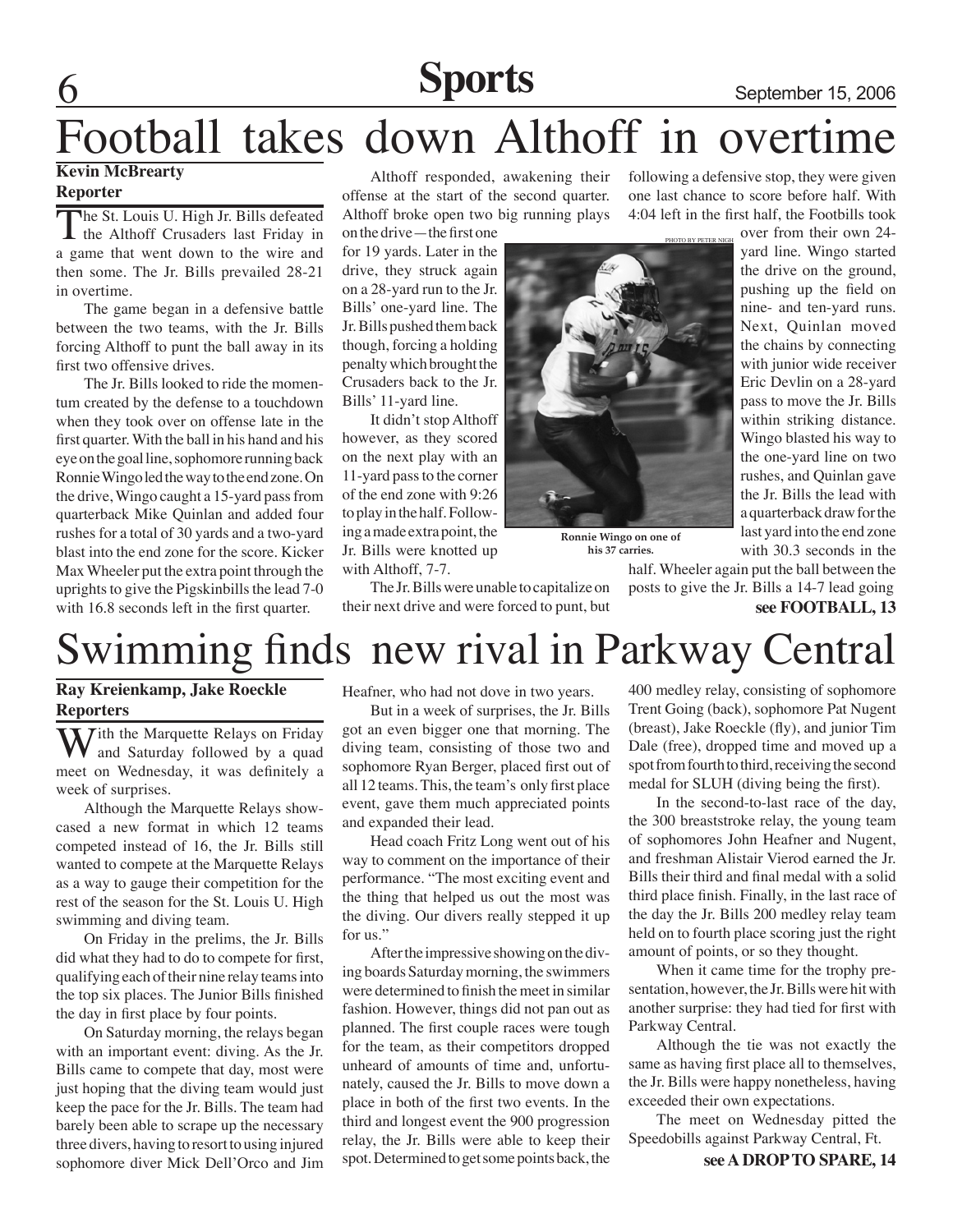## September 15, 2006 **Reflection**

## The Christmas After: visiting New York post-9/11

### **Jim Santel News Editor**

*"The Saturday-night roads were saturated with a feeling of afterness, of lateness—the rain wasn't falling, it had already fallen." —Jonathan Franzen,* The Discomfort Zone

I knew immediately that the terrorists had destroyed more than just buildings on September 11. As soon as my sixth-grade math teacher gave our class a vague, uninformed description—planes, bombs, World Trade Center—and we had fumbled off a prayer and attempted to return to arithmetic, I understood that the world would change. But like everyone else, I didn't know how.

For those of us whose connections to the attacks were somewhat more indirect, perhaps the worst thing 9/11 left in its wake was uncertainty. That day reduced the future to a single, glaring question that loomed over every aspect of our lives in the months to follow: What do we do now?

A few weeks after the attacks, when my fear was most acute, I was throwing a football outside with my friend Doug. In the waning light of the autumn dusk, a plane appeared overhead, vapor trail in tow. We kept playing, the sting of football leather against my numbed hands solid and comforting. But then another plane entered the dome above, followed by two more until seven planes filled the sky at once. We stopped playing and began speculating: had there been another attack? Were these planes on our side or Theirs? Who were "They," anyways? I braced for a sudden flash and the ensuing annihilation. It never came, but I felt more helpless than ever: what was I to make of a world where coincidentally converging flight paths was cause for panic?

Such was the anxiety I still felt three months after 9/11, in December, when my dad announced to my family that as a Christmas present, he was taking us to New York. The brief excitement I felt at seeing New York for the first time was quickly outweighed by the knot in my stomach. "Are you sure it's safe?" I asked my dad over and over. Of course it is, he would reply, but that didn't assuage my fears, didn't stop me from lying in bed at night, wondering what it would be like to be in a plane before it slammed into a building.

#### \* \* \*

In times of calamity, people tend to cling to the familiar, and what was familiar when I arrived in New York on December 26 was Christmas. There was a fresh pit in lower Manhattan, but the same Christmas tree was erect in Rockefeller Center, which had become the hub of the eerie holiday warmth that filled the city. It was certainly the most beautiful Christmas I've ever seen, and in many ways, 9/11 made it even lovelier. People window-shopped not to purchase but to remember what it was like when windowshopping wasn't a significant act, imbued with sad meaning. There were reports of parents crying as their children sat on Santa's lap at Macy's. It became difficult to distinguish between morning and dusk, for Christmas lights twinkled wistfully during both. I had somehow expected to see people frantically running uptown to escape the smothering cloud of debris, but Christmas had calmed the city. You could hardly perceive a change, but it was there, floating in the ether. The city had shrunk and the air expanded, smelling clean and thin.

A delicate quiet had settled on Manhattan, as if after a snowfall. The few homeless people to be seen dared not accost passerby or even rattle their cups of change. Times Square pedestrians walked with pursed lips and downcast eyes. Every street block seemed to hold the same scene of two police officers chatting cautiously in front of souvenir shops selling FDNY shirts. Waiters seemed quietly relieved you had chosen their restaurant. A walk through the Upper East Side on a sunny morning was an almost overwhelmingly powerful experience—seeing gardeners work on tidy flowerbeds beside the sidewalk and bakers set out the morning's first batch of bread—these were the things that helped the most, the first signs I saw that there was something on the other side of  $9/11$ .

#### $*$  \* \* \*

The prospect of visiting New York so soon after the attacks terrified me at first, but the effect was in fact the opposite. The calm of the city engulfed me, and I became a part of the informal community that had formed in Manhattan's streets, a community bonded by the same terrible link. Doubt still prevailed—New York was a city peering over the precipice of the future, which was suddenly very deep and very dark—but I was reassured by experiencing the way the city forged ahead into the void, the way the skaters at Rockefeller Center continued carving their silent patterns into the ice, the way people gazed at Rockwell's *Four Freedoms* in the Guggenheim, the paintings no longer quaint anachronisms. Being closer to Ground Zero placed me farther from my fear.

I've returned to New York twice since 2001, once in the summer of 2004 and again this past August, and each time, the city has inched closer to normal, but that word lost its surety in the rubble of the Towers. 9/11 was a day suspended in time—there is only before and after the attacks, no in between. It drew a line in the sand, one which we had no choice but to cross. Trying to achieve the normal, the familiar, the pre-9/11 is to deny the reality of the After.

9/11 did change our country, and its legacy hasn't gone away; we've simply gotten better at not looking over our shoulders. You can sense it in New York, where 364 days of the year, things continue as if the attacks never happened. But as New York, and America with it, ease back towards complacency, the shadow of September 11 remains. And in light of what that specter has brought about—shoes and shampoos as potential weapons, an interminable war, the end of the unity that followed the attacks and a return to fierce political divisions—I can't help but like New York better the way it was that first Christmas After, when what I took for bleak uncertainty was actually a passing peace.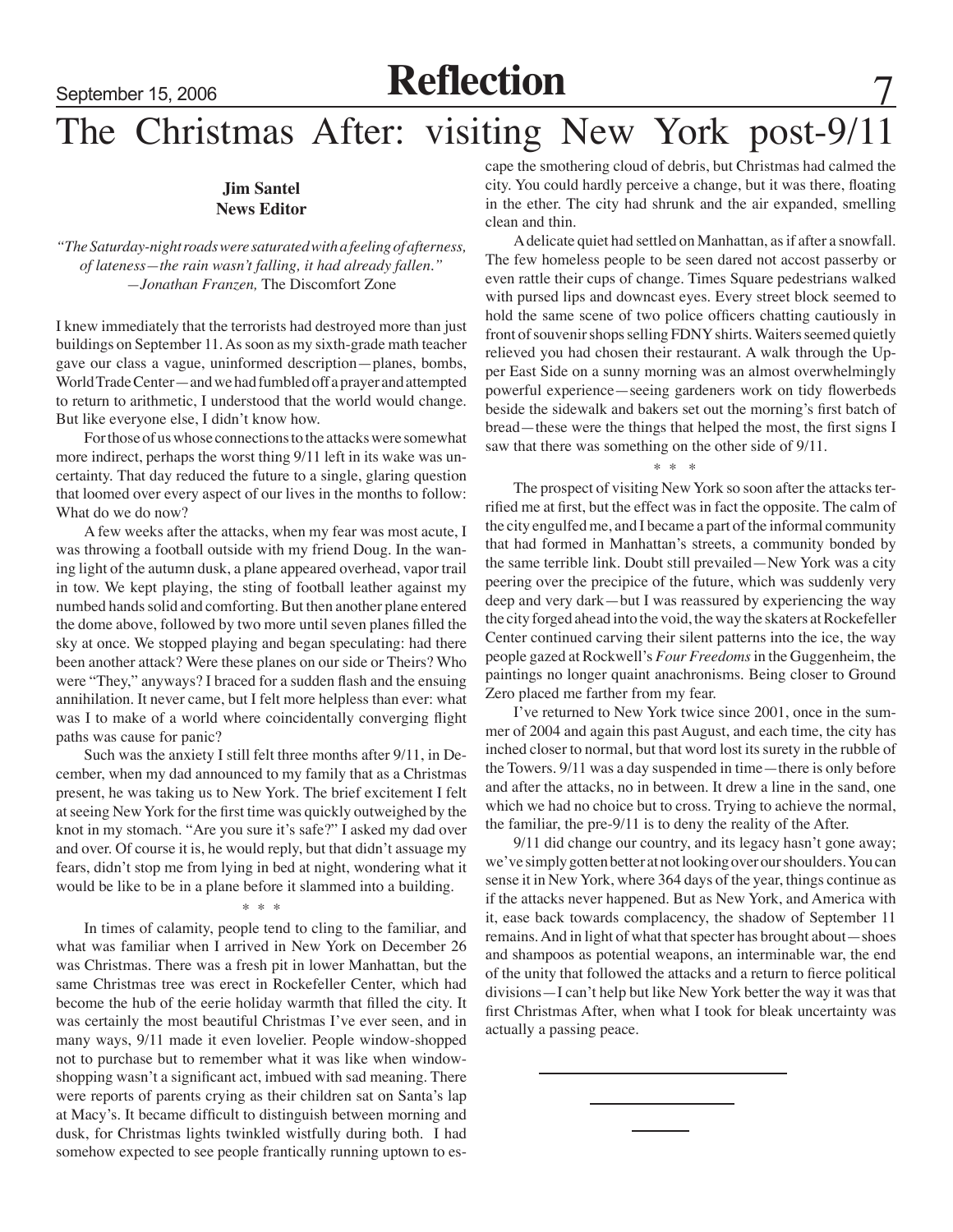# MUETH

#### (from 1)

ing anywhere else; but as I read the papers, I felt saddened by my realization: I was tired of 9/11.

I was no longer interested in reading the stories of those brave souls who died in the attacks, or the heartwarming stories of survivors who did not "go gentle into that good night," as Dylan Thomas once put it, or the tales of the heartbroken families who have done their best to survive the loss of loved ones.

I understand the toll such a tragedy has taken and continues to take on those who lived through this tragedy. Yet, unfortunately, the stories all seem to run together. Having read a full two-page spread of quarter-column stories in the *New York Times*, I was sad that, after hearing so many real stories, I felt no different. I felt saturated by the news, could see the stories, faces, and names all running together into some crowded room in my mind set aside and entitled "9/11."

Yet Monday morning at prayer service, on the fifth anniversary of the tragedy, I listened closely to responses to the day as told by two high school students, one from Massachusetts, one from Virginia. My eyes welled with tears as I listened to the way these young adults, the same age then as I am now, described the events of the morning as their poorly informed eyes saw the day, and I felt the panic and chaos as they struggled, like citizens across the nation, to get the story straight.

I realize now that I still feel the need for stories about the day. I know that I would feel let down, even outraged if *The New York Times*, *The Wall Street Journal*, *The Post-Dispatch*, *US News and World Report*, or anything else did not publish some sort of tribute to the innocent Americans somehow harmed or marked by the tragedy. I just wish I still had it in me to care enough to pick up and read those tributes.

My wishing did not make me feel any different, however. I reread the poem, "The Story We Know," by Martha Collins. Collins speaks of the shallowness and predictability of human interactions, but also of the focus on each other that people need, a focus made clear with the realization of death. The message and words of the poem struck me: "In the end, this is a story we know so well we don't turn the page, or look below the picture, or follow the words to the next line."

I saw myself doing just that: looking at the headlines and mocking how fake and clichéd they sounded; I realized that I no longer did look below the pictures of September 11.

I have wondered what this all means, and whether there is an escape from the clichés threatening to bury the reality of the tragedy.

From the start of the week, I had hoped to find a way to put into words how 9/11 has changed the lives of students here at SLUH. I found out, after reflection and talking to classmates, that for most of us, it hasn't. Don't get me wrong—we think and say it has changed our lives—but in reality, for most of us, all 9/11 means is taking off our shoes before getting on a plane, a thirty-second hassle. Yet, every student here was in grade school in 2001, and all the people I talked to agreed that we were too young to know how it has changed us: we can hardly remember if terrorism was or was not a part of our lives before September 11. I know that students whose parents work

in the flight industry or the military were most certainly affected, but most of us have not had to alter our lives significantly because of September 11.

We have certainly grown up with the word "terrorism" in the backs of our minds, and with some semblance of knowledge that there was a war going on in a country we've never been to, begun in the name of fighting terrorism. But as with the stories of 9/11, every day we hear of "yet another" suicide bomber in Iraq killing seven marines, and each one lessens our interest.

The conclusion to such a diminishing care for this tragedy, however, is most certainly not to cease reporting such stories. My soul knew this fact when it sensed the outrage I would feel if newspapers did not tell the stories of victims year after year.

As Collins wrote, when death approaches or we realize our mortality, "when we close the curtains, oh, we hold each other against that cold white sign." When death turns and faces us, we must hold on to one another, listen to one another, and value one another's experiences.

What newspapers and every American must do is to keep listening and recording the stories, not only in their minds, but also on paper and the Internet. And even if we don't want to hear right now what the stories say, we must at least use them to form some massive, informal database where people can go, today, tomorrow, or years from now, look at back issues of newspapers and magazines, or at web pages and see the human side of this tragedy, and hope to learn from it what the victims did, hoping to gain some wisdom and inspiration for their lives, their time.

If, as George Santayana said, "Those who cannot learn from history are doomed to repeat it," then we at the very least must do our part for future generations, let it be known forever, that these people died on September 11, 2001, and that these people lived to tell the tale, and that these families mourned for the loss of loved ones, and that the whole country rose up around them, and wept with them, and later, gave them a shoulder to cry on, and later vowed to do their best to bring the dead ones justice. We must, as those students did on the tragic day, strive to get the story straight.

Maybe 9/11 happened too early for the classes of '07, '08, '09, and '10 to notice that their lives have been changed. Maybe the litany of stories has worn us out. It may be too early to find a historical perspective on how 9/11 has changed our generation, but if we don't record what happened that day, and how we see it shaping us today, all will be lost to the past, and we will be unable to learn from the past how to change the future. If we give up now on learning from 9/11, not only will we fail to learn now, but we will be unable to learn from it later, when we may need the lessons of this tragedy more than ever.

So someday in the future, when we feel that September  $11<sup>th</sup>$ became "the story we know," pause a moment, read the personal tales from the day, and listen to what fellow people learned that day in 2001, when all most of us wanted to do was get the story straight, and be glad that for the years afterwards, people continued to do their best to value the truth.

Sources for the students' reflections (thanks to Peggy Pride): http://911digitalarchive.org/stories/details/11573; http://911digitalarchive.org/stories/details/11797.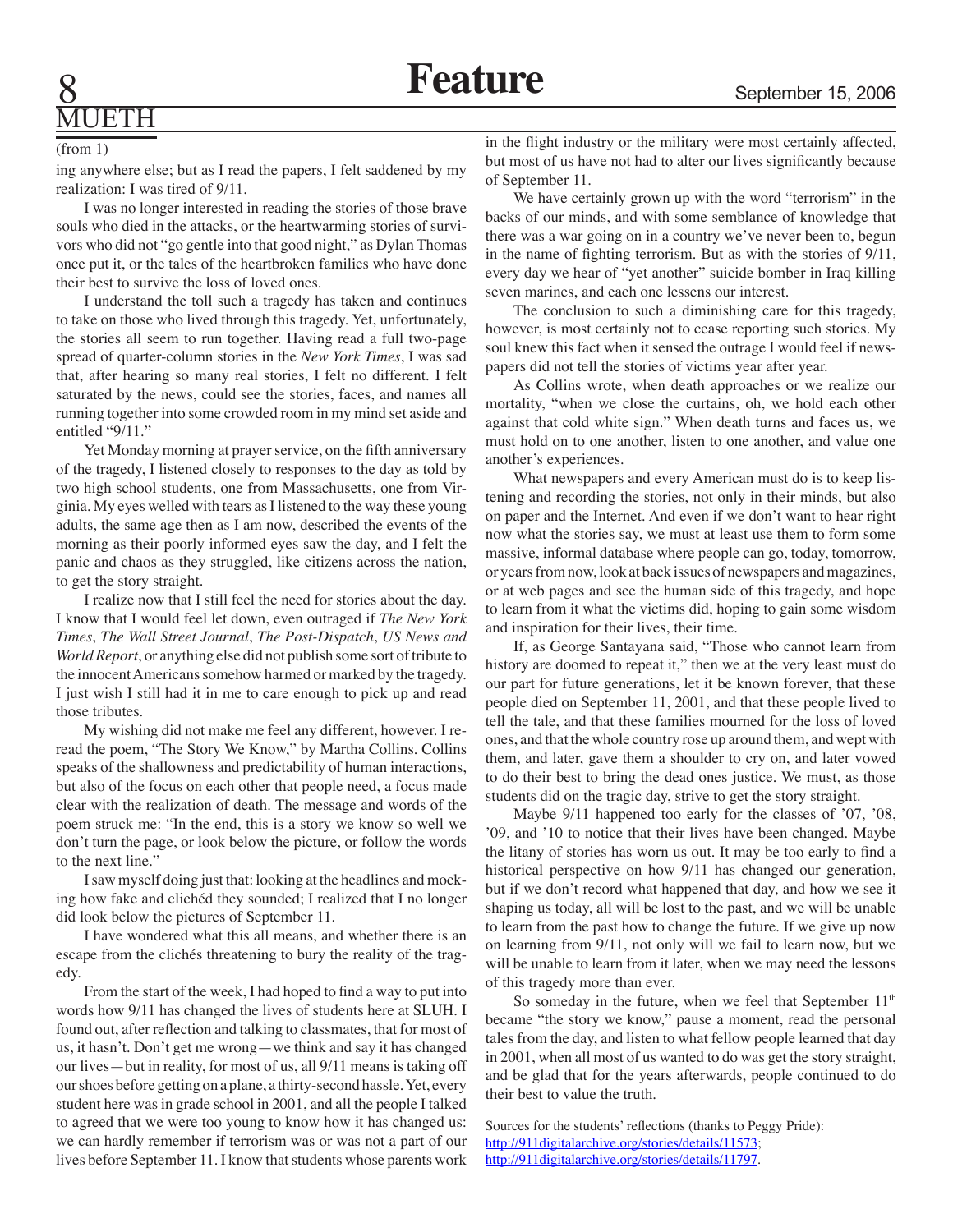# September 15, 2006 **News** 9

## Broken Shamrock and Chuck Wagon: Ireland '06

#### **Kevin Casey Core Staff**

For the 14th year, St. Louis Univer-sity High sent a group to Ireland for two weeks. This past summer, starting and ending in Dublin, 14 seniors and two teachers toured the Emerald Isle. The trip started out with anything but the "luck of the Irish," though.

The group was scheduled to leave for Chicago on Tuesday, May 30. Because of weather delays in St. Louis, their plane's departure was delayed, and it was two or three hours late to Chicago's O'Hare Airport.

Once at O'Hare, they spent the night in a baggage terminal waiting for their luggage—which never came. "No one on the planet knew where our bags were," commented Pastoral Director Matthew Stewart. He chaperoned the trip with English teacher Chuck Hussung.

After spending part of the next day in downtown Chicago, they left at 8:00 p.m. for Glasgow, Scotland, where they caught a flight to Dublin. In the end they didn't arrive in Ireland until June 1, a day later than was scheduled. "We made the best of it," said Hussung. "I now have a Scottish stamp in my passport," he joked.

Because of the setback of arriving a day late, the group was forced to change a few of their plans. They drove from the east to northwest coast in one day and only stayed in County Donegal for one night, as opposed to the two scheduled.

For Tim Huether, '06, it was "disappointing because a bunch of my family is from County Cavan, and we were going to go to a graveyard where a bunch of my relatives are buried. But that was something that, because we had one day less, they had to cut out of the trip. I totally understand it, but it was just kind of disappointing. Oh well, too bad."

This SLUH crew made the best of the situations, though. Stewart recalled one incident in particular. "The (car rental company) gave us the wrong cars. They gave us a van with a door that didn't open, and it was missing a radio. The passenger side mirror was broken and fell off on our way to Belfast. As we were driving through Belfast, I turned a corner and the horn just started honking. People are looking at me

and I'm like 'What? Who's honking at me?' We called it the Broken Shamrock because it was green." As he chuckled over the memory he added, "We called Mr. Hussung's van the Chuck Wagon, which I thought was pretty funny."

As the Erin-Go-Bragh-Bills made their way across the country, day four of the trip

found them at Giants' Causeway, a series of volcanic formations along the coast, and in Belfast.

"I thought that Belfast was incredibly interesting, this feeling that you would not want to have been there five years ago. (It's) a very divided city.

You can just see the his-

tory. It's really the closest I've ever been to a war zone," commented Stewart.

Climbing Croagh Patrick, a mountain where St. Patrick is said to have herded sheep, the next day seemed to be popular among everyone. All 16 made it up the 2,510-foot mountain, with Shane Lawless leading the way. He made it up in a SLUH record of 38 minutes and 34 seconds, beating the previous record by about 6 minutes, "which is, I'll tell you, fast," remarked Stewart. Stewart and Krebs brought up the back of the group with a time of about one hour and 35 minutes.

 Hussung noted, "Climbing Croagh Patrick was just neat. (We had) perfectly clear, beautiful weather. People tell you about how rainy Ireland's going to be, but both times I've gone I saw little rain and a lot of sun."

By Monday, June 5, the group arrived in Dingle, a city in County Kerry, where they stayed for two nights.

One of Huether's favorite moments occurred in Dingle: "One night in Dingle I ended up just being all alone in a bar, and there was a band playing. They played an Irish round that I knew, and I felt really Irish at that moment … it was a really special moment. Most of the trip you're a big group of Americans, and it's very clear that you're American. The Irish people are certainly nice,

but you know that they know that you're an outsider. I wasn't drawing attention to myself in any way and I felt just kind of immersed. It was a really cool feeling."

Staying in County Kerry, they spent the next night in Portmagee, where Hussung had favorite moment of his own. "A handful of guys didn't want too much pub time, and I Photo used with permission of brian krebs

**The group poses atop Croagh Patrick.**

didn't either. Three nights in a row various ones of us went for a late evening walk. The sun goes down late there, so we'd go out about 10:00." As the main road went right, they continued left, hopped a fence, and walked out to the coast. "We stood there for 15 min-

utes. Nobody said a word,

and we just watched the waves crash into this cove. And we just, you know, listened and breathed and prayed. It was very nice." Hussung also enjoyed the boat trip to the Skellig Islands that the ShamrockBills took the next day.

The group arrived back at Dublin on Saturday, June 10, where they stayed at Dublin City University for the duration of the trip.

Leadership of the trip was different than it has been in recent years since English teacher Bill George, the trip's organizer, was unable to go after his liver transplant. Hussung was originally planning to accompany George on this trip, but when George couldn't go, he filled in the empty role as leader.

### PN e-subscriptions

Any students, parents, faculty, and alumni interested in receiving an e-mail subscription to the *Prep News* every week can e-mail us at prepnews@sluh.org and receive a complimentary link to our publication every Friday morning. Please write SUBSCRIPTION in all caps in the subject box.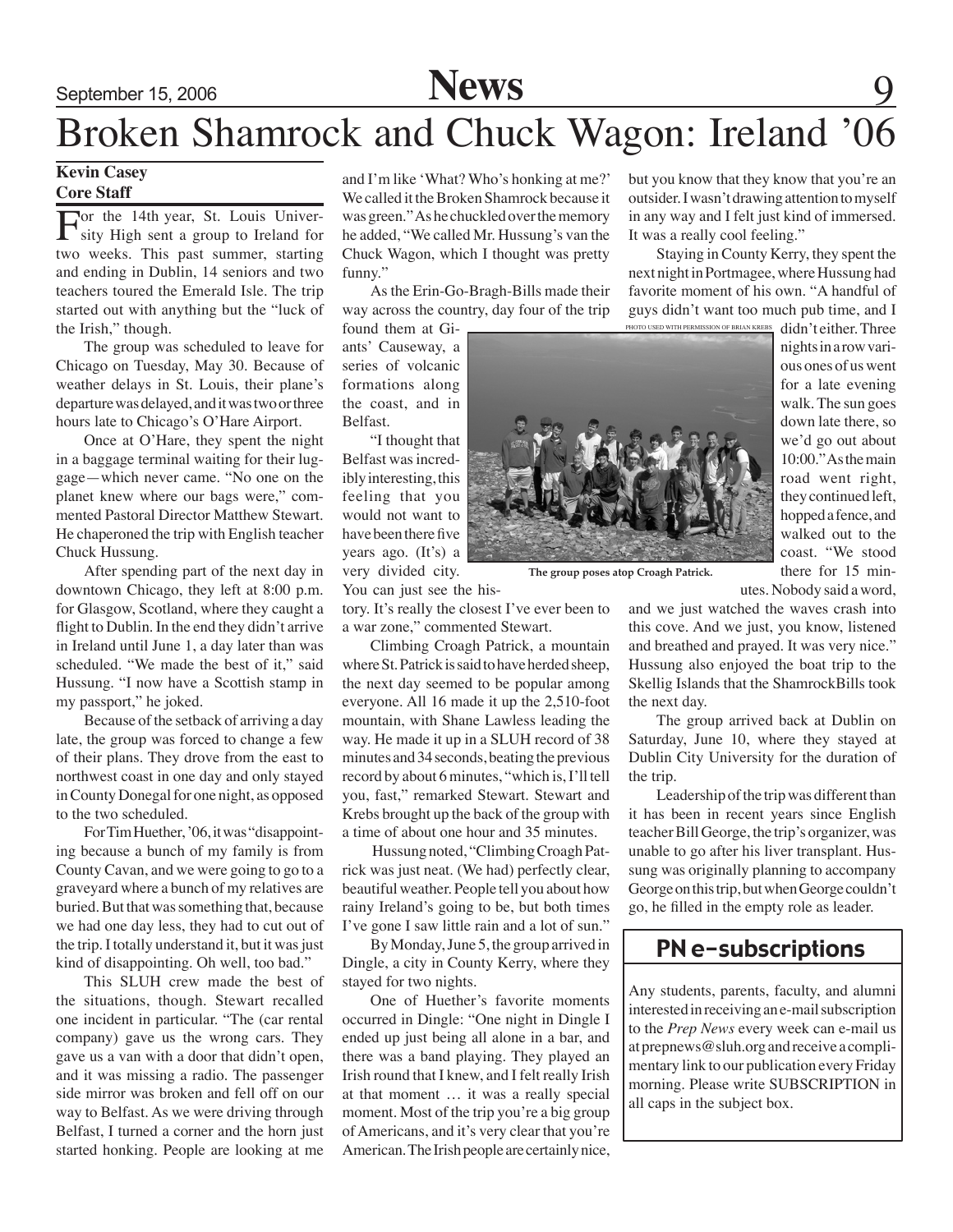### 10 **News** September 15, 2006 NORTH CENT

#### (from 2)

students giving presentations.

The rubric has been distributed to the school's academic departments, which are supposed to modify the document to their respective department's needs. According to O'Neil, these changes will "potentially" be in place by the second semester.

The committee has also recommended that each of the first three grade levels designate specific classes as emphasizing presentations, so that the exposure to public speaking students have received by senior year is homogeneous. The classes designated are freshman and sophomore history, sophomore geometry, and junior theology.

English teacher Tim Curdt heads the Negative Cultural Influences committee, which will launch investigations into three significant aspects of SLUH culture. The first is the food offered in the school's cafeteria and vending machines. As many schools nationwide replace soda and fried foods with more nutritious products, SLUH offers relatively few healthy options. Food Service Consultants, Inc., which runs SLUH's cafeteria, has sent Curdt a letter outlining changes it plans to make to its menu. Curdt said the letter will serve as the committee's "starting point."

# Schulte injured in

### **Christian Ronzio Core staff**

**Math and theater teacher Joe Schulte** missed school on Wednesday and Thursday after falling down the stairs at his home. The fire alarm at Schulte's house went off because of a burnt pizza and he missed a step on the way downstairs to turn off the oven. In the fall, he sprained his left ankle and broke three ribs.

Schulte woke up with pain on Wednesday morning and visited the St. Mary's emergency room, where he learned of his injuries. He stayed at home yesterday, but returned after school to work on the Dauphin Players production "See How They Run," which will show on Sept. 28 and 30, and Oct. 1. Schulte is back teaching today.

Also scrutinized will be the appropriateness of student computer use in the school's library and computer labs, including the possibility of installing Internet filters on the school's computers.

The investigation into school dances and mixers will continue, ensuring that the events are opportunities for "healthy interaction" between young men and women, said Curdt. Curdt said the committee will prepare its recommendations by April.

Theology teacher Rob Garavaglia cochairs the Diversity committee with counselor Nina See. According to Garavaglia, the November survey of juniors revealed "several disturbing trends" amongst SLUH students, especially regarding insensitive remarks and language.

"Racism exists and is a part of our SLUH culture," said Garavaglia.

He added that most of the changes resulting from the committee's work will occur subtly, but there are several visible plans in place regarding the group's focus of class and race. He pointed to the Diversity Film Series, instituted by Director of Diversity Robert Evans, as an existing result of the committee's findings, and mentioned a "hunger banquet" that will take place next year.

According to English teacher and Diversity committee member Dave Callon, a hunger banquet is an extended lunch period designed "to get people to think more about how the economics of hunger work." Garavaglia and Callon both declined to elaborate on the banquet's specifics in order to ensure its effectiveness. Callon did indicate that the committee was considering ways of relating the banquet's results to theology classes.

 The North Central Association accredits schools throughout the central United States. According to Assistant Principal for Academic Affairs Mark Michalski, accreditation is "a statement by a respected outside source that your program meets standards that (the source) has set and are accepted by the educational community." In order to gain accreditation, a school's self-study team identifies areas it feels needs improving, establishes a strategy for improving the target areas, and ultimately presents recommendations for achieving these goals to the school.

According to Hussung, who was asked to lead the self-study shortly before it began in the fall of 2003, said that these recommendations "must demonstrate some progress" in order to meet North Central's standards.

### $fall;$  returns today  $\vert$  BIANCHIBILLS PEDDLE IN MS150 PHOTO USED WITH PERMISSION OF KEVIN M



**This year's MS 150 team included two seniors, Alex Grman and Charlie Diehl, Spanish teacher Kevin Moore, father and alum John Applebaum, '76, Director of Facilities Patrick Zarrick and Business Manager Eric Schnable. Joining the Jr. Bills were from Nerinx were 9 girls, several teachers and several parents. Above, Appelbaum, Grman, and Diehl pose astride their bicycles. —Compiled by Andrew Mueth and Jim Santel**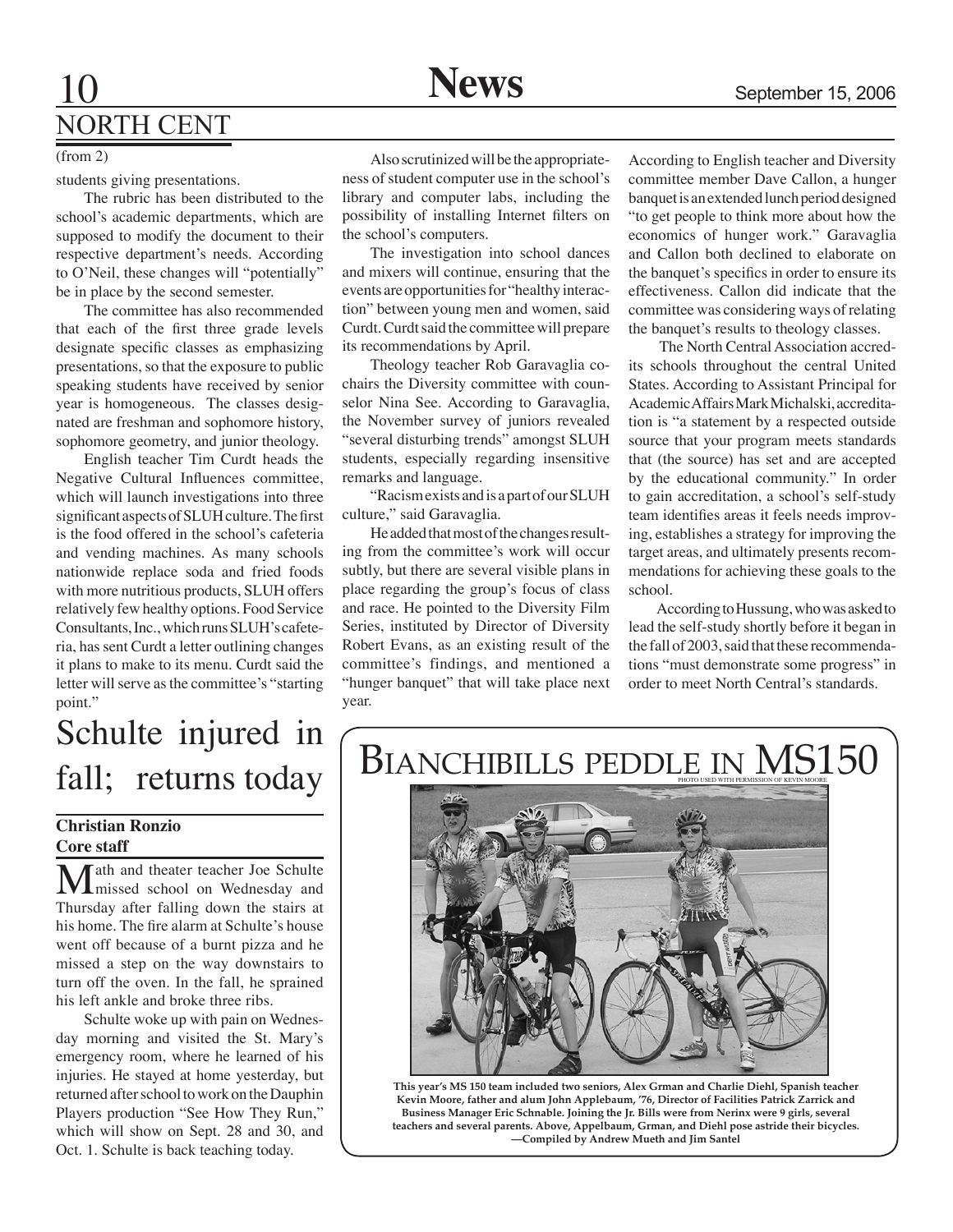### 9/11

The tombstones represented only a portion of those who had died in Iraq and numbered somewhere between 1,700 and 1,900.

The tombstones, as well as the idea, had been borrowed from the St. Louis Coalition for Peace and Justice. Sophomore Jackson Ramsey's father is a member of the Coalition and allowed the YDS to borrow the tombstones.

This demonstration was an administration-approved occurrence which had been planned weeks prior to the Monday demonstration.

The tombstones provoked a strong response amongst students. The original sign was meant to have a quote from President Bush saying, "Prior to September 11, there was apparently no connection between a place like Iraq and terror, "and then the line, "Here's the connection." The sign that was actually hung said, "How many dead for revenge?" The words dead and revenge **CORLEY** 

(from 1) were written in red. Many students and faculty members believed that the sign was inappropriate and too political to be hung up on 9/11. There was also a plan to add a tombstone that said "your name here," which was pulled because the YDS felt that it took away from the meaning of the demonstration and might be offensive.

> Harrison summed up the meaning of the display by saying, "We mourn not just the dead Americans but also the dead Iraqis. No one knows how many dead Iraqis there are. The point is to honor the American soldiers and certainly the dead but also to say, 'What's the cause (for these deaths)? Are we succeeding in what we are trying to do? We are just trying to make the connection between 9/11 and the Iraq War that President Bush keeps trying to do. Of course we have a different connection than President Bush does."

> "Personally, I chose to (participate in the protest) to show that we can't get revenge for trading a death for a death. Killing is not

going to revive or help the spirits who died," said junior Ken Homan, who took part in the demonstration.

The student reaction to the YDS display has been varied. Some students and faculty believed that it was an appropriate act of remembrance for not only those who died in the terrorist attacks but those who have died in Iraq. Others believe the fact that it was done on the fifth anniversary of such a tragic event and its political undertones made it inappropriate.

"I was more upset about the sign that talked about revenge. On a day like September 11, it shouldn't be about politics, it should be about unity," junior Brett DeLaria said of the demonstration

"I think the displays were fine. They were just trying to remember those who died in the Iraq war as well as on 9/11," said senior Tom Tandler.

#### (from 2)

we have to realize is that they are part of the air we are breathing right now,'—because of the fire they were vaporized and their very being was in the air—'and so we must behave respectfully wherever we are.' It just blew me away. … It was almost Zen-like in its observation that all of humanity is just one being. … It was more just a 'Hey, look, you are now on sacred ground and so you need to act that way."

Corley pointed out that in St. Louis there are some people who were directly affected by 9/11, perhaps by a lost loved one, but in New York and New Jersey, everyone knows someone who died.

"I don't know how you recover from that kind of loss," Corley said.

MacDonald's remains were discovered in the rubble within the past year. The Mac-Donald family decided to have the funeral on the fifth anniversary of the tragedy.

"It definitely stuck in my mind on Monday. Okay, here we are. It's September 11 again," Corley said.

From his most recent trip to New York City, Corley recalled "the bright blue skies and thinking, 'God! It's a day just like it was five years ago.' … New York City looked exactly like it did five years ago—bright

blue skies and a crisp air to it. It was kind of eerily reminiscent."

Of riding through New York and seeing all of the houses with flags in their yards before the funeral, Corley said, "It's a very personal, very powerful presence all the time there. It's not the war in Iraq. It's not President Bush. It's their next-door neighbor, it's their cousin, their brother, their friend."

Along with his remains, a crucifix given to MacDonald from his wife was recently recovered and will soon be returned to Denise.

Said Corley, "I can't imagine the enormity of the emotion when she puts that in her hand. I mean, it's just going to all come back."

According to Corley, the priest and Joe MacDonald, Sr., who gave the eulogy, focused on two things at the funeral mass: "the personal hurt of the day," not the national pain, and "the resurrection. (The priest) talked about the baptism, the rebirth, and meeting Joe in Heaven."

Throughout the day, "Everybody really worked hard to put a positive ... feeling to his death," said Corley. "We're all here to party for Joe. ... There was nobody sitting around saying, 'Oh, those damn terrorists,' or something like that."

Corley believes the day turned from one of mourning to one of hope. "Monday was a real turning of the page, a turning of the chapter," he said.

MacDonald's death has brought the family and friends of the family closer together. "That doesn't really make it worth it, but yeah, some good has come out of it," Corley said.

On how this personal attachment to the tragedy has affected him, Corley said, "We and they have to find a solution to end all violence, find a way better than just killing. Somewhere along the line somebody's got to draw the line and say, 'Let's find a different path.' … We don't have to kill each other. There are other ways to do this, because when we kill each other, people die."

#### Feel the rhythm, feel the rhyme, it's Wellness Club Movie Time!

The Wellness Club is hosting a movie night for all students, September 22, immediately after the football game. Papa Johns, popcorn and drinks will be available as tasty snacks. Please come by and enjoy the movie *Cool Runnings*.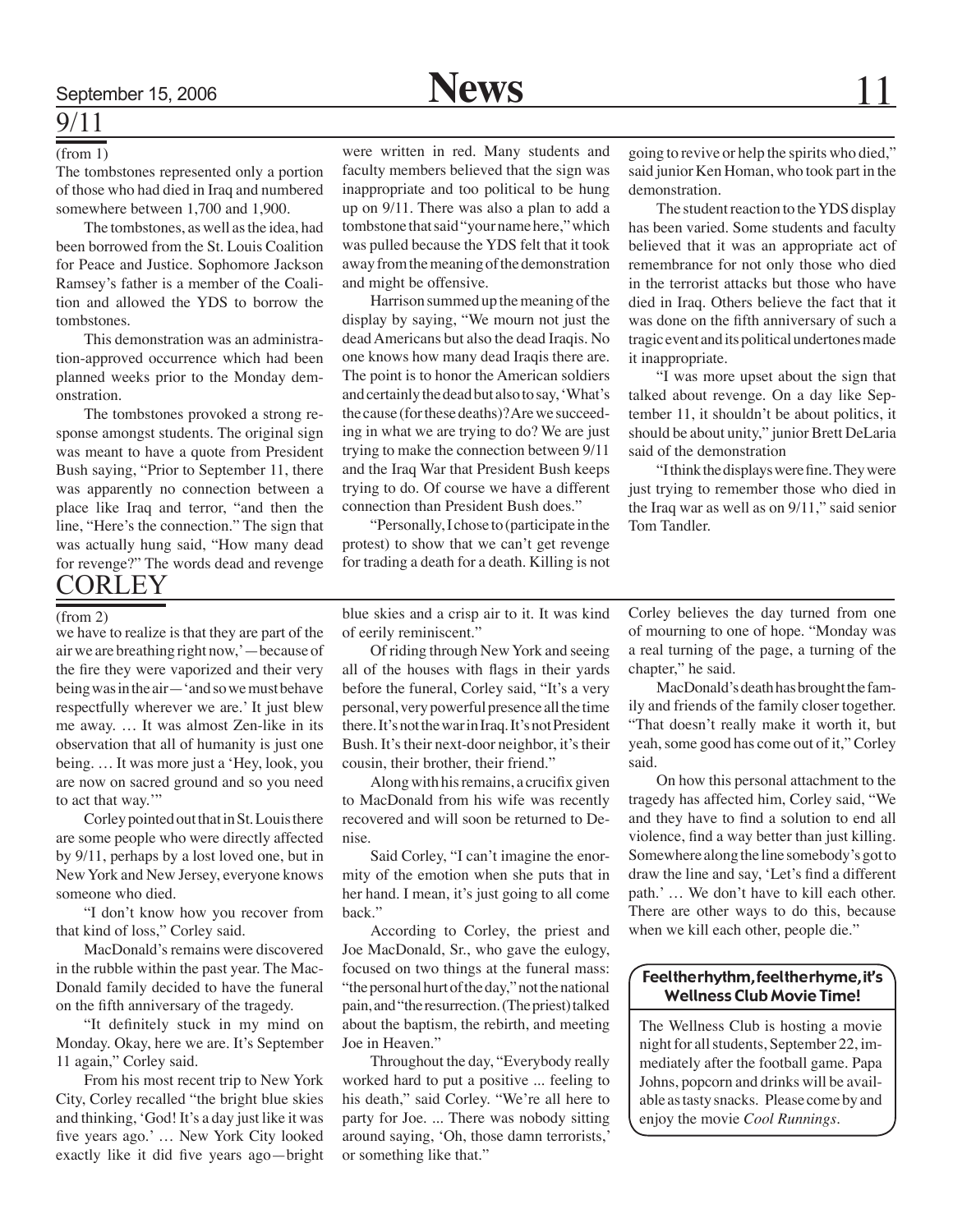# School addresses slow login system

### **George Boston Reporter**

Since the start of the school year, de- $\bigcup$  lays have been clogging the electronic arteries of St. Louis U. High. Sporadic login delays, freeze-ups, and sub-par Internet speeds have been vexing students and faculty attempting to use the school's computers in the past month.

"It was really slow," says freshman Eli Clampett of his recent experience with the system. "It just froze."

Last week, the scene in the library, according to junior Peter Hock, was one of loading bars on every screen and a crowd of students wating to use a computer. Biology teacher Steve Kuensting relates that "some faculty have no problem logging in (to the network), and some can't at all."

System Administrator Jon Dickmann attributes these problems to a few of the school's servers, the hubs which allow individual computers to tie into a central computer that holds all the data for student accounts.

"We've had some slowdown issues in the past," says Dickmann. "The only time we can work on the server is when no one is here," he continued, explaining that the network was debugged prior to the beginning of the school year, "but then we can't test them to know whether what we've done has been effective."

After these problematic opening weeks of class, everything is now "running fine," according to Dickmann, but the technology department remains uncertain about what gave rise to the malfunctions.

"We have a bunch of guesses … (but) we haven't made any changes, so if whatever caused this comes up again, (the delays) could happen again," Dickmann said. They are currently seeking an alternate method of logging in as a more permanent solution.

### RUN FOR YOUR LIVES

had theology teacher Matt Stewart sing the national anthem before the meet and former coach and current Drury Inn manager Tim Chik announced some of the action. The stage was set for some great performances, and SLUH delivered them.

The varsity race got out to a quick pace, with the leaders coming through the first mile at 4:52. There was some question before the race as to how SLUH's inexperienced team would respond to the fast pace and the stacked field. The team answered the call and stayed in great position at the start. Matt Lawder led SLUH through the mile at 4:58, and SLUH's pack was close behind at 5:15.

From there, the pack began to break up, and sophomore John Clohisy broke away. Clohisy said after the race, "I knew we got out to a quick first mile and from there I just tried to keep hammering the pace. ... Coming into the race I didn't expect to finish high because I had been recovering the week before (from an injury), but I gave it my best … (and when) I crossed the line (and) looked at my watch, I was blown away by the time."

Clohisy finished in 18th place with a time of 16:38. He finished second on the team behind only Matt Lawder, who finished in 5th place overall with a 16:02. (*Editor's note:* All times are converted from finish times to reflect a true 5K time because there was an ambulance on the course tending to a runner from the girls JV race. The varsity

(from 5) race had to be re-routed and ended up being 140 meters short.)

> Junior Mike McCafferty didn't let Clohisy pull too far away in the second mile and stayed close behind him the whole race, finishing in 16:45, good for 22nd place. Nate Banet was fourth on the team, holding strong through the final mile to get 28th place in a time of 16:56. Dan Viox rounded out the scoring five by going 16:59 for a 29th-place finish.

> Freshman Caleb Ford finished sixth on the team in an incredibly fast time of 17:23, almost breaking the freshman 5K record. He placed 41st. Sophomore David Kuciejczyk-Kernan rounded out the top seven with a 47th place finish and a time of 17:38. Sophomore Austin Cookson finished in a very high 50th place with a 17:43 and freshman Ben Ford finished up the varsity squad with a 18:00 and a 61st-place finish.

> SLUH's team total added up to 102 points and boosted the team into third place behind only Potosi (ranked 14th in the country) and Zumwalt South (last year's state champs), and 58 points in front of Rockbridge.

> "I was extremely excited about our team's results," said coach Joe Conley, "even though I couldn't see the races because … I followed the last place person in each race to make sure everyone finished."

> SLUH performed amazingly on all three levels. The freshmen, led by race-winner Zach Thomas (10:33 for 3K), almost swept their race, finishing first overall with sev

enteen points. The junior varsity team also won the JV race with 24 points. Junior Steve Schumacher won the JV in 14:03 for the 4K course.

SLUH's next race will be this weekend's Jesuit Invitational at DeSmet at 1:00 p.m. Be there to watch the varsity rip all the out-oftown teams to shreds and hopefully to see Dan Warner's much heralded first race of the season.

### INDELICATO

#### (from 3)

lost their life in the war on terrorism in Iraq. Hanging from the fine arts building, was a sign stating "How many dead for revenge?" This morbid display mortified me to the core. I could not believe anyone would have the audacity to taint a day of remembrance for the lives lost with an anti-war political statement. Moreover, I am equally dismayed at the school administration for not taking appropriate measures to ensure a blatant act of disrespect would not occur.

No one, regardless of their political belief, has the right to disrespect the heroic efforts displayed on that solemn day, as well as the civilians and military personnel that have lost their lives during this war on terrorism. I appreciate the right to free speech, but there is a time and a place; and I believe those responsible for this act have gone too far. Thank you, and God Bless America.

J. Alexander Indelicato, '07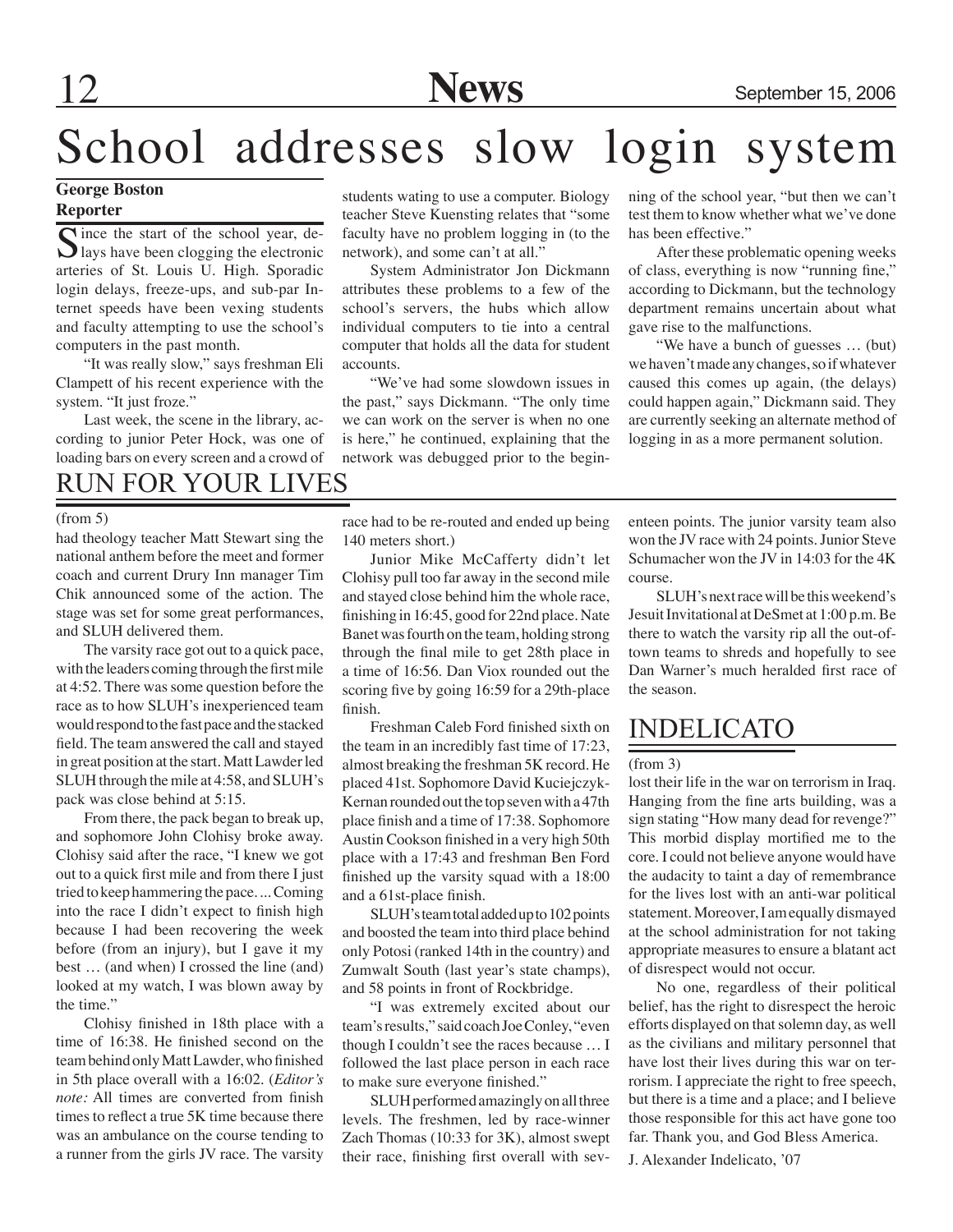#### (from 5)

but the best of the night was yet to come.

In the 73rd minute, Tom Meyer took a SLUH corner and it was headed clear by a Spartan defender. The ball came out to Ziegler, and in a motion that reminded some on the bench of Maxi Rodriguez's goal for Argentina against Mexico in the World Cup, he volleyed it into the top corner for an incredible strike that completed the utter humiliation of the Spartans.

Head coach Charlie Martel said, "We held the midfield well and attacked the corners like we should."

Having been all but assured of the CBC Tournament title, the Oleguerbills played defending state runners-up Vianney on Saturday afternoon. SLUH came out firing, with a goal off a free kick from Weis in the first five minutes. Weis got enough height to head it over the Vianney keeper.

However, the game quickly descended into madness as the Griffins upped the tempo of their 4-5-1 trap and the referees were cardhappy. Three SLUH players—Tom Meyer, Chris Wecke and Haffner—were booked, and Vianney received more than double the

### FOOTBALL

#### (from 6)

#### into the half.

After the half, the Jr. Bills' offensive success slowed down, and they went scoreless in the third quarter. But the defense kept the Jr. Bills in the game, stopping Althoff cold for most of the third quarter. Late in the quarter, the U. High defense couldn't hold Althoff any longer, giving up a touchdown on a 33-yard pass with just under four minutes to play in the third quarter, leaving the game tied once again, 14-14.

The Jr. Bills weren't done yet. They started the fourth quarter with the ball and the need to score. Quinlan once again went to the air, this time to senior receiver Chris deBettencourt for a 20-yard pass down the sideline. Quinlan and deBettencourt connected again for a 21-yard touchdown pass with 11:11 left in the game to give the Jr. Bills the lead once again, 21-14.

The defense looked to lock up the game after junior Matt Rice recovered a fumble late in the game, but the Jr. Bills failed to kill the clock and Althoff was left with one more

number of free kicks than SLUH over the course of the match (13-5).

Vianney was able to level the score in the 27th minute, when the referee judged that Haffner pushed a Griffin down in the penalty area. Vianney forward Tony Pancer calmly struck the penalty into the net, and the score was now 1-1. However, two minutes after the spot-kick, Leinauer put the Riverbills up for good, taking away another rebound (this time off a shot by Jack Twellman).

The rest of the game was muddled around the middle. Martel commented SLUH "couldn't get the ball down … instead of attacking, we spent a lot of our energy trying to defend."

However, it was not without its moments: in the second half, Maglasang and Vianney defender Matt Scheipeter went up for the ball, and according to Maglasang, "I jumped up, and I didn't see him that much, and I blacked out after that: I don't remember anything after jumping up for a 50-50 ball." In actuality, Maglasang was viciously elbowed in the face by Scheipeter, who was able to escape with a yellow card.

Martel had no comment on the referee-

ing, saying only, "It's something we've come to expect."

After winning the CBC Tournament trophy, the Interbills came back home to play Fort Zumwalt South, whom it had beat 4-2 in last year's sectionals. However, that game was with star Bulldog striker Mychael Jones, who graduated last year. Without their big forward, FZS was unable to create any real chances, only testing Zane Reifsteck once the entire match. SLUH ran out 6-0 winners in this one, with goals coming from Twellman, Rusty Brooks, Schultz, Leinauer and two from Haffner, who earned Man of the Match honors.

At press time, SLUH was off Jungerman Road in St. Charles, playing Francis Howell North (check the Nightbeat for result). They return home to play St. Dominic on Saturday night before heading to the Soccer Park all next week to play in the prestigious CYC Tournament, where they might have their first taste of No. 1 Chaminade. However, they must progress through the group stage first, where their toughest test, according to Martel, will be against Rockwood Summit.

shot at scoring with 1:20 left in the game.

Althoff came out firing, completing three consecutive passes to get them close. With time winding down, Althoff came up big on a 33-yard touchdown pass with under 35 seconds left to play. The Jr. Bills didn't have enough time to score, so the two teams entered overtime tied, 21-21.

Entering overtime, the Jr. Bills looked to take the advantage starting with the ball. Since high school overtime is a variant of college OT, they began the drive at the opponent's ten-yard line. On the first play, junior running back Drew Blackmon scored on a sweep right past the Althoff defenders. Wheeler continued his streak, converting his fourth of four extra point opportunities and giving the Jr. Bills the lead once again, 28-21.

Entering the defensive stand, the Jr. Bills hoped to end the game then and there. In the first two plays, the U. High defensive line recorded its first and only two sacks of the game. First, Rice sacked the quarterback bringing up second and 17. Tyler Caldwell

followed his lead, bringing up third and goal from the 23. The defense held up for two more plays, forcing two incomplete passes to win the game, 28-21. Much jubilation ensued on the part of the SLUH fans and players.

The Jr. Bills put up 290 yards of total offense. Leading the way was Mike Quinlan, who completed 9 of 13 passes for 127 yards and one touchdown in addition to 8 carries for 24 yards and one touchdown on the ground. Wingo led the ground attack with 129 yards on 37 carries and a touchdown.

The player of the game on the defense was Rice with 5 tackles, including one sack and a forced fumble.

"We came out strong … we hit them hard, and we didn't stop," said Rice about the defense. Caldwell also had a strong game with 5 tackles and a sack.

Blackmon, who scored the game winning touchdown, said, "We were thought of not to win the game, but we played as a team, and we came through."

The Jr. Bills take on MCC rival Chaminade tonight at Chaminade at 7:00 p.m.